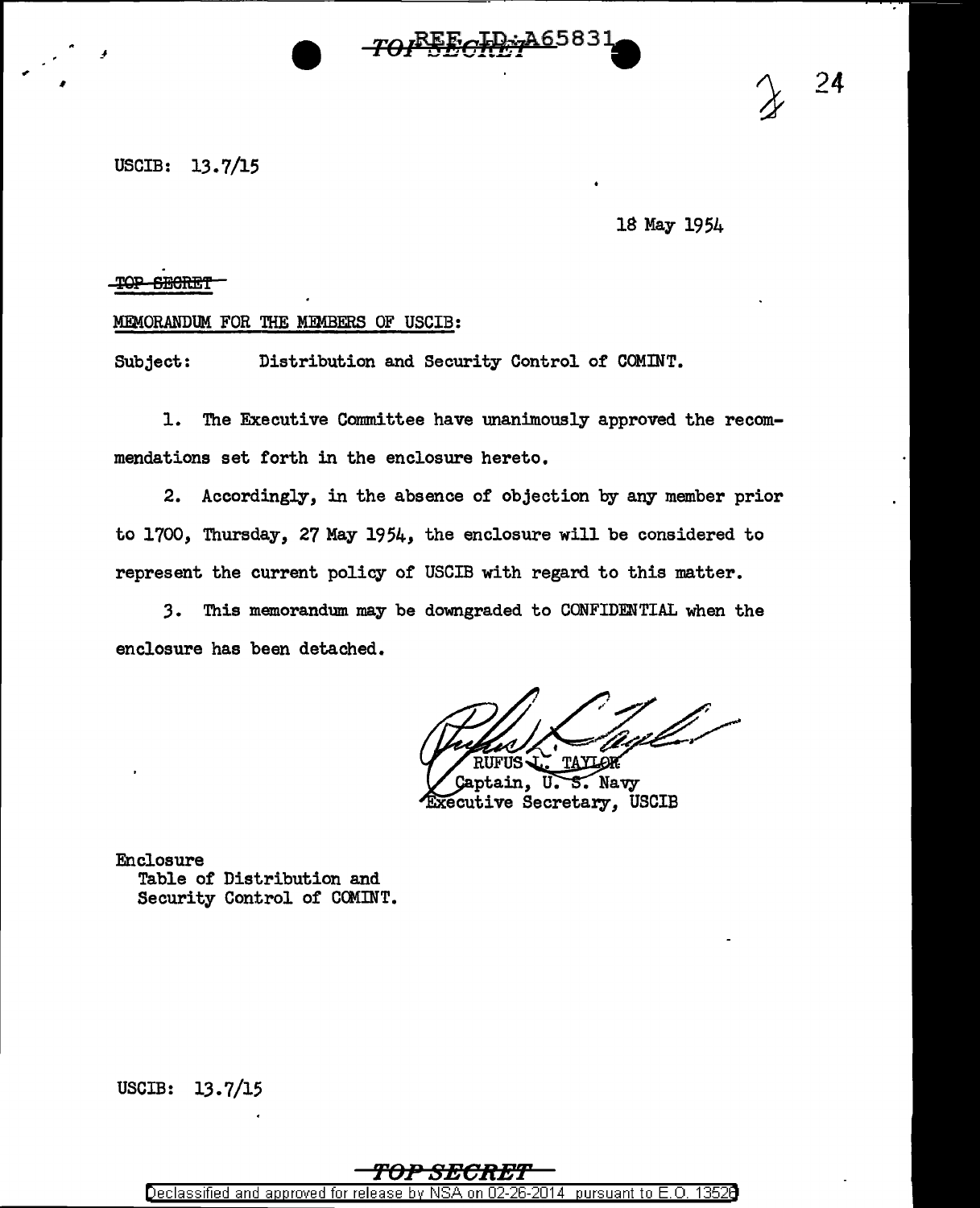## TOP SECRET

 $2.$ 

14 May 1954

MEMORANDUM FOR THE MEMBERS OF USCIB:

Distribution and Security Control of COMINT. Subject:

Reference: USCIB Directive Number 5.

1. The Executive Committee recommend that USCIB approve the table set forth in paragraph 2 below as its current determination of:

a. Those activities not under the exclusive cognizance of a USCIB member department or agency which have a "need-to-know" for COMINT, and

TOBEED AD + A65831

b. The member department or agency designated to perform for the Board COMINT distribution and security control functions.

| a. | <b>Activity</b>                        | b. | Distribution and<br>Security Control of<br><b>COMINT</b> |
|----|----------------------------------------|----|----------------------------------------------------------|
|    | <b>Atomic Energy Commission</b>        |    | CIA $(1)$                                                |
|    | Bureau of the Budget                   |    | By assignment in each<br><b>CÁSA</b>                     |
|    | Foreign Operations Administration      |    | CIA .                                                    |
|    | <b>Intelligence Advisory Committee</b> |    | GLA (2)                                                  |
|    | National Security Council              |    | CIA(2)                                                   |
|    | Office of Defense Mobilization         |    | <b>CIA</b>                                               |
|    | Operations Coordinating Board          |    | $_{\text{CIA}}$ (2)                                      |
|    | Project LINCOLN                        |    | AIR FORCE (2)                                            |
|    | <b>SACEUR</b>                          |    | $A$ RMY (3)                                              |
|    | <b>SACLANT</b>                         |    | $_{\text{NAVY}}$ (3)                                     |
|    | S-D MICC                               |    | $STATE$ (2)                                              |
|    | U.S. Coast Guard                       |    | NAVY (2)                                                 |
|    | U.S. Communications Security Board     |    | $_{NSA}$ (2)                                             |
|    | U.S. Weather Bureau                    |    | <b>CIA</b>                                               |
|    | White House                            |    | <b>CIA</b>                                               |
|    |                                        |    |                                                          |

Enclosure with USCIB 13.7/15 dtd 18 May 1954.

OP SEGRET-